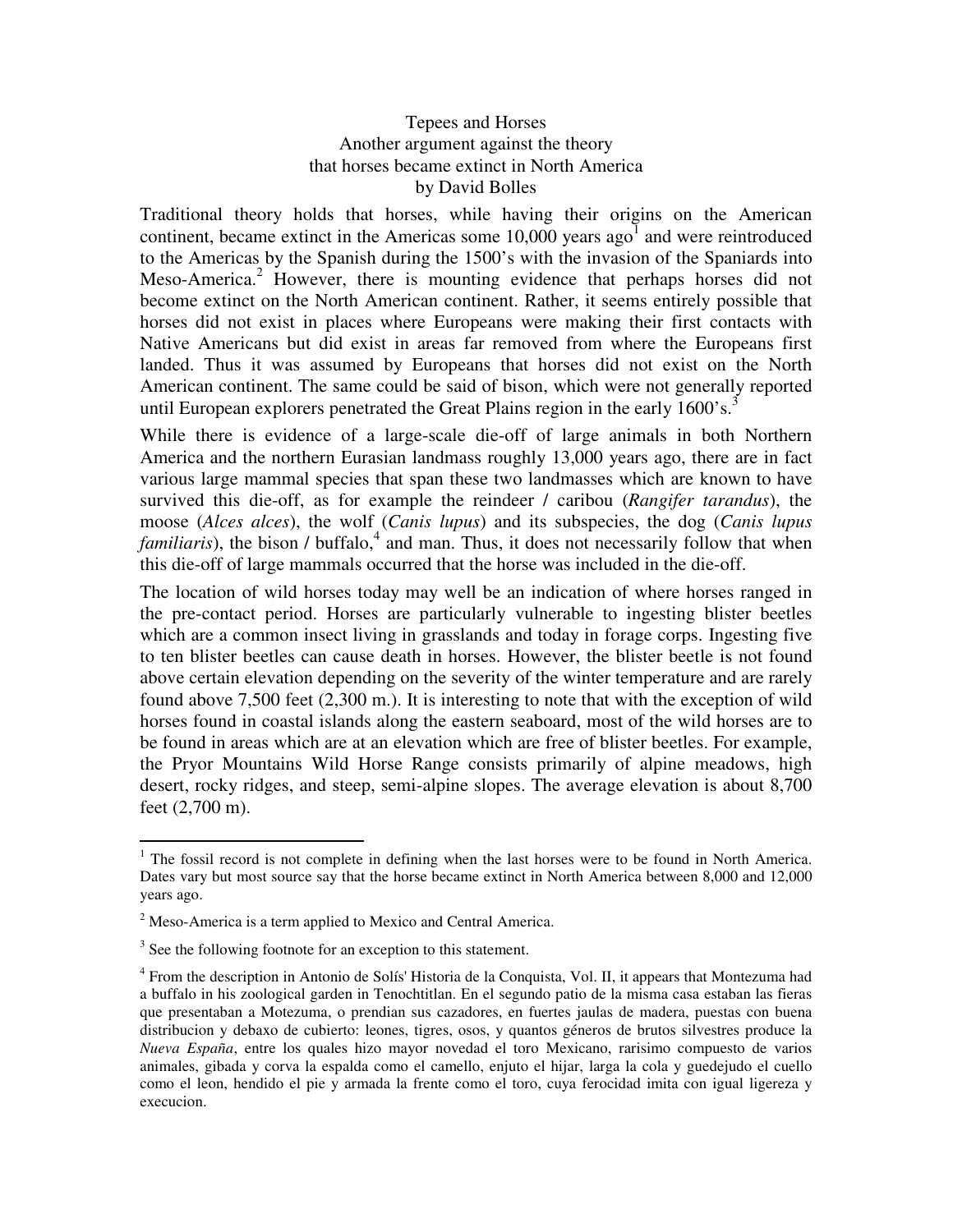## Tepees and Draft Animals

Perhaps one piece of evidence that the horse continued to exist in North America is the existence of tepees amongst the Plains Indians. The use of the tepee type structure is wide-spread amongst the northern Old World nomadic cultures ranging from the Sami in Finnmark<sup>5</sup> to the Nenets, Evenks and Khanty of the Arctic Central Russia to the Chukchi and related groups in northeastern Siberia. They all rely on reindeer to transport their personal effects, including their lodges, from place to place as they follow the reindeer herds to new feeding grounds. Given the weight of these material goods, it would be hard to imagine these migrations taking place without the aide of the reindeer.



Nenet tents and sledges on the tundra

This factor leads to the following question: if the Plains Indians used tepees before the coming of the Europeans, how did they transport these structures and their material goods from place to place while they followed the migration of game animals? It would seem evident that they must have had some beast of burden. Since there is no evidence that they used reindeer, moose or bison for this purpose, the question has to be asked: what type of beast of burden did they use?



A woman, children and household goods loaded on a horse and ready to move.

<sup>&</sup>lt;sup>5</sup> Finnmark comprises the Arctic areas of Norway, Sweden, Finland and northwest Russia where the Sami (also called Lapps or Laplanders) live.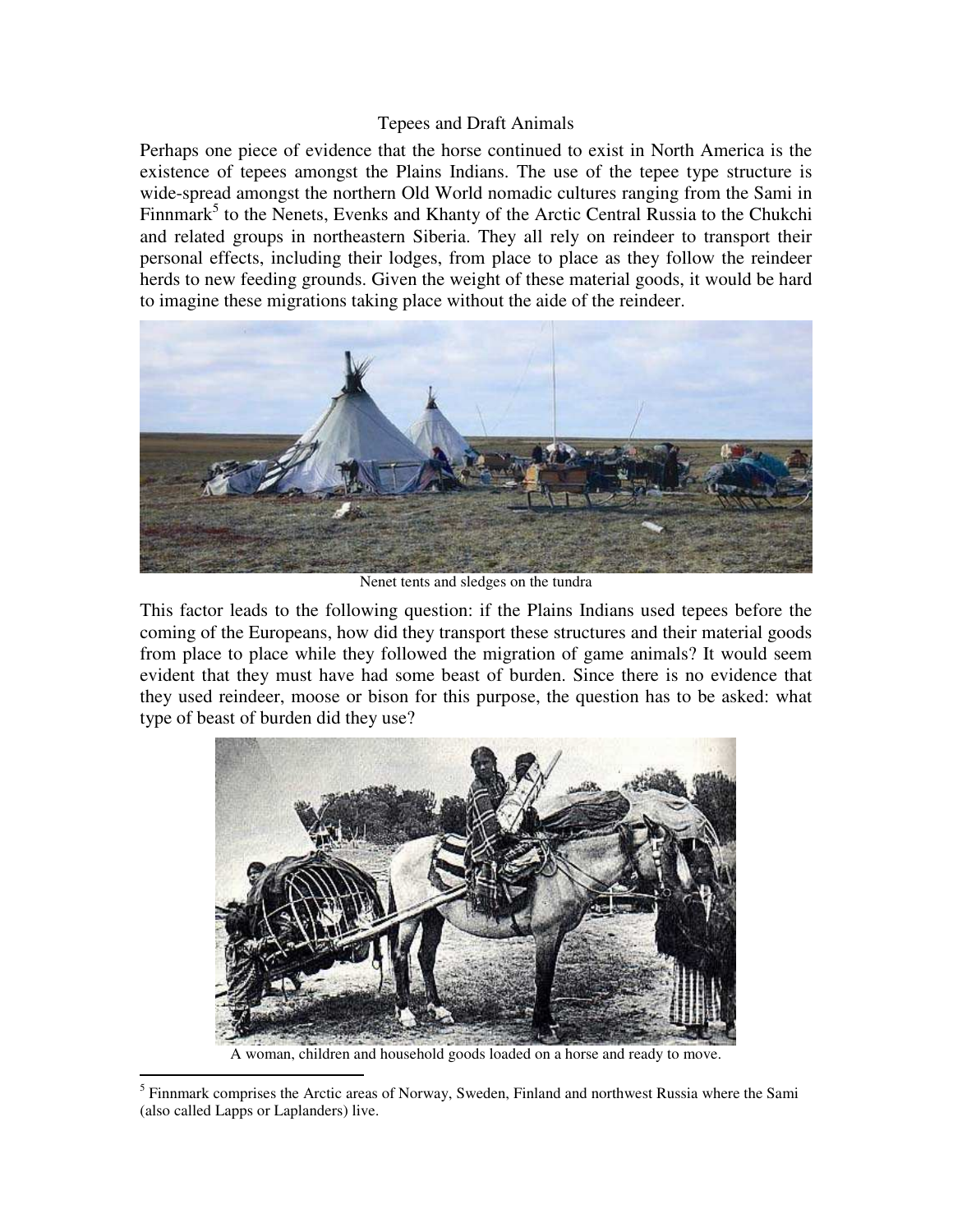One beast of burden which was known to have been used is the dog. Dogs did play an important part of domestic life amongst the Native Americans, including being used as draft animals for dragging sledges in the arctic and travois and packs in more temperate areas. However, judging from the size of loads carried by dogs on travois, which is what the Plains Indians used, it still would be hard to imagine how entire households were moved on the backs of these animals.

The existence of tepees amongst the Plain Indians raises yet another logistical question: lodge pole pines and other similar trees used for the framework of tepees are not uniformly available on the Great Plains. This suggests that in some cases this building material had to be brought in to a camp site from a great distance, something which humans alone without the aide of a beast of burden would not have accomplished.



Another factor is the that there is a fairly rich vocabulary for "horse" which exists in various Plains Indian languages. As pointed out by Claire Henderson in her article "The Aboriginal North American Horse", <sup>6</sup> the "Dakota/Lakota people have an extensive 'horse vocabulary."<sup>7</sup> From information supplied by Caroline Mills of the Learning Center at Ft. Washakie, Wyoming, the Shoshones also have their own word for "horse".<sup>8</sup> This is in contrast to Meso-American languages such as Nahuatl $9$  which have incorporated the Spanish word for horse, "caballo", into their language, or in the case of the Maya who have applied the term for an animal which vaguely looks like a horse, namely the tapir, or "tzimin" in Mayan, to the word "horse" in their language. $^{10}$ 

-

<sup>6</sup> Claire Henderson

 <sup>1991</sup> *The Aboriginal North American Horse*, Laval University, Quebec, Canada.

 $<sup>7</sup>$  However, as pointed out by Arvo Wolvengrey, linguistics professor at the First Nations University, many</sup> of these languages use such terms as "big dog" for "horse", indicating that before horses the dog was their beast of burden.

<sup>&</sup>lt;sup>8</sup> A search through the Online Shoshone Dictionary yields in particular two words for "horse", "bungu" and "de hee'ya". The second word is very close to the word for "deer": "de heya'". See the following note about the use of "deer" for "horse" in Nahuatl. (For the Online Shoshone Dictionary see: http://www.shoshonidictionary.com/shoshonidictionary.asp)

<sup>&</sup>lt;sup>9</sup> Nahuatl is the language spoken by various groups of the Mexican highlands such as the Aztecs, Tlaxcaltecans, Toltecs, etc., and remains a fairly extensive language. It should be mentioned that in the very early literature written in Nahuatl using Latin script, such as the Florentine Codex (mid-1500's), the word "mazatl" = "deer" is often used for horse.

 $10$  Today in northern Yucatan the word "tzimin" is universally understood as "horse". This is in part due to the fact that the tapir is all but extinct in Yucatan, with only a few individuals to be found in zoos such as the zoo in Chetumal.